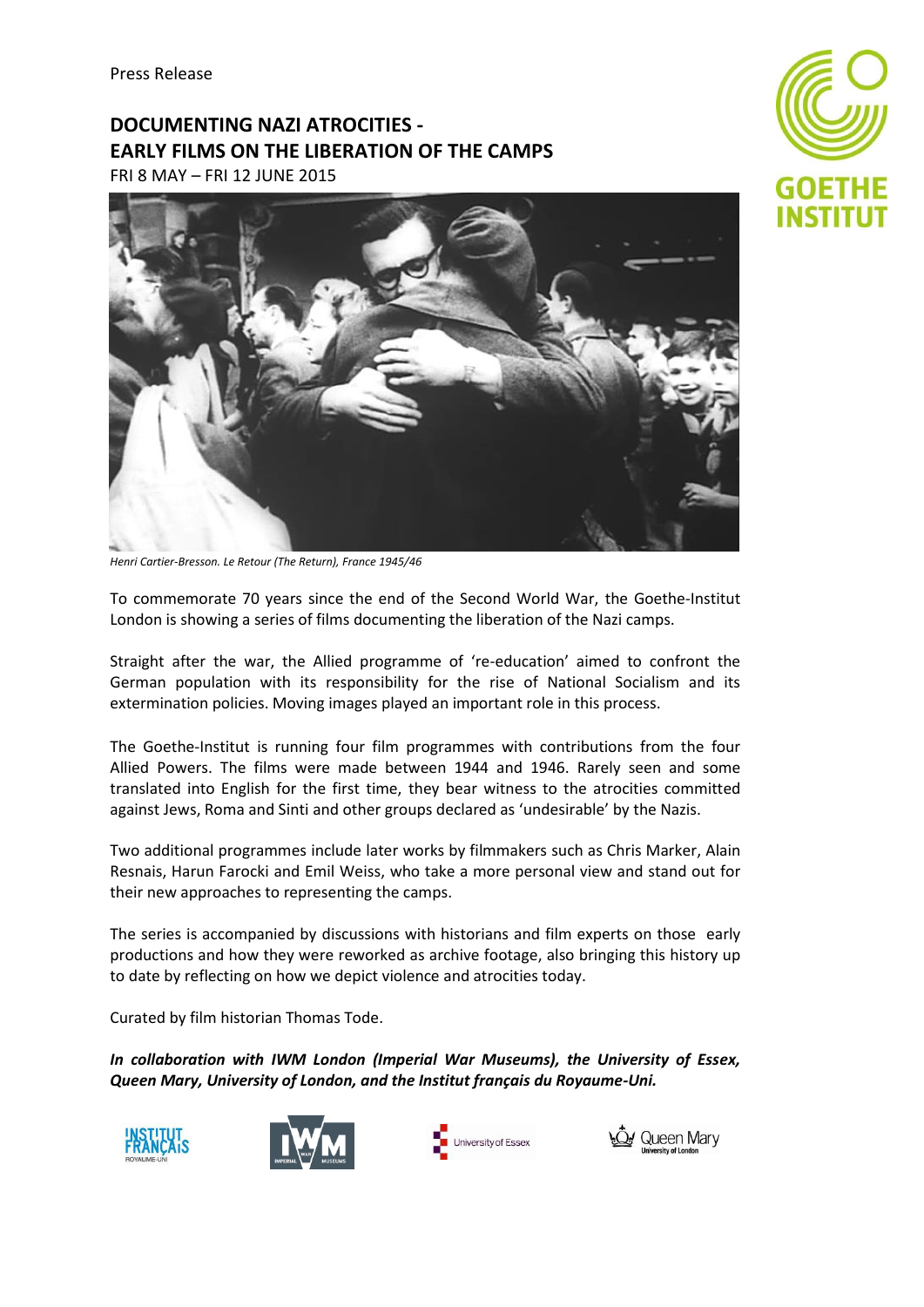#### **VENUE AND TICKETS**

**Goethe-Institut London**, 50 Princes Gate, Exhibition Rd, London SW7 2PH **Box Office:** 020 7596 4000; **Tickets:** £3, free for Goethe-Institut language students and library members; booking essential

**For the programme 'The French Contribution' only: Ciné lumière,** 17 Queensberry Place, London SW7 2DT **Box Office:** 020 7871 3515; **Tickets:** £10 full price, £8 conc.

#### **OVERVIEW**

- **THE US AMERICAN CONTRIBUTION** FRI 8 MAY 7PM
- **THE 'OTHER', PERSONAL FILM ABOUT THE CAMPS I** DATE TBC
- **THE SOVIET CONTRIBUTION** SAT 9 MAY 6PM
- **THE BRITISH CONTRIBUTION** THU 14 MAY 7PM
- **THE FRENCH CONTRIBUTION** THU 4 JUNE 6.30PM
- 
- **THE 'OTHER', PERSONAL FILM ABOUT THE CAMPS II** WED 3 JUN 7PM
- **DOCUMENTING NAZI ATROCITIES PANEL DISCUSSION** FRI 5 JUN 7PM
- **ADDITIONAL FILM SCREENING & PANEL DISCUSSION** WEEK STARTING 8 JUNE

# **DETAILED PROGRAMME BELOW**

For more information, please go to [www.goethe.de/london](http://www.goethe.de/london) [www.facebook.com/goethe.institut.london](http://www.facebook.com/goethe.institut.london) @gi\_london1

Contact: [anna.schiller@london.goethe.org](mailto:anna.schiller@london.goethe.org) 07768495011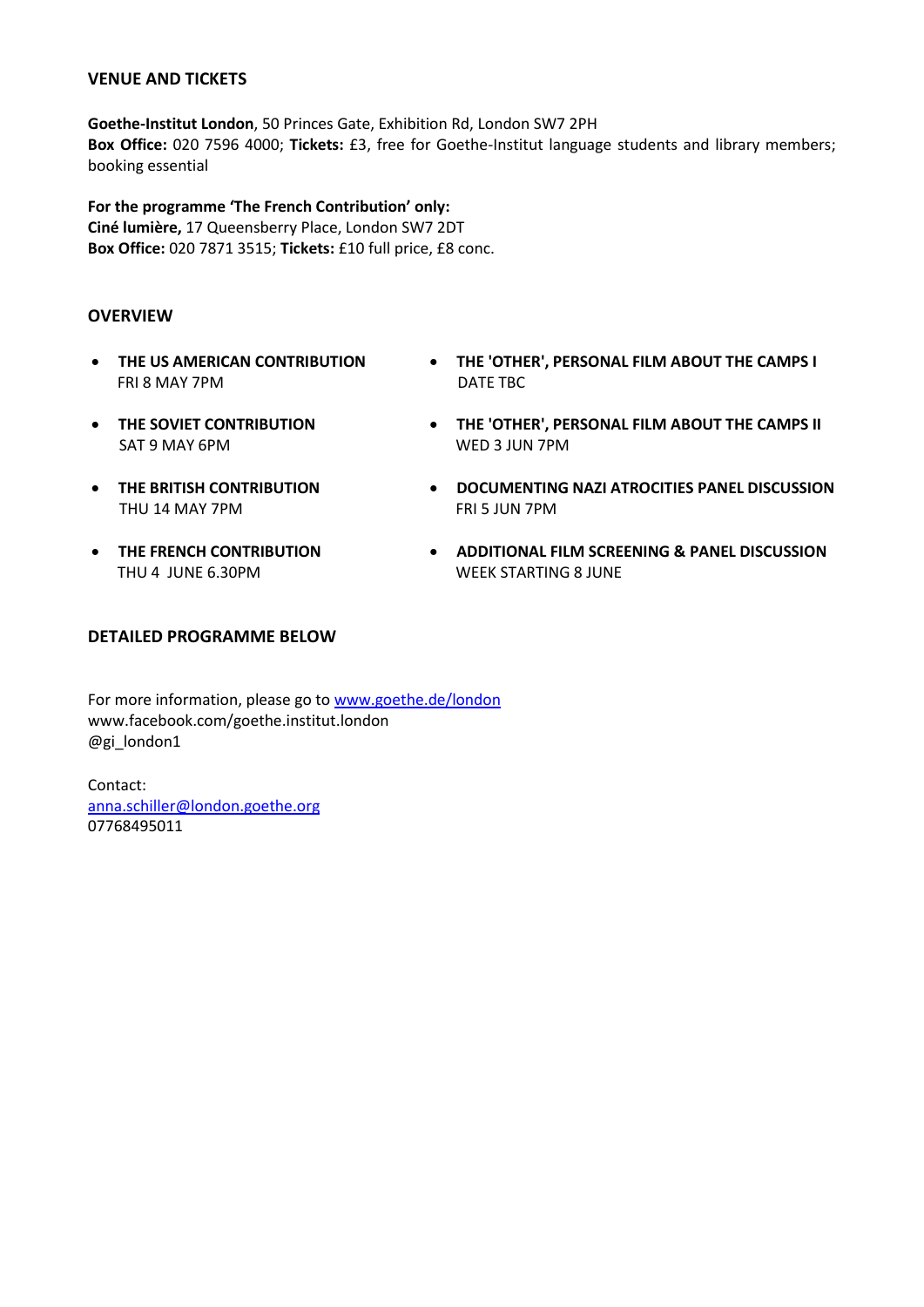#### **THE US AMERICAN CONTRIBUTION**

FRI 8 MAY 7PM, GOETHE-INSTITUT

#### **Germany Awake! (Deutschland Erwache!),**

#### *Germany / USA 1945, 23 mins, produced by the US-Signal Corps.*

Commissioned by General Eisenhower in May 1945 and filmed by the US-Signal Corps, this film was shown to German prisoners of war for the purpose of re-education from September 1945 onwards. Made with a high degree of integrity, it is direct and unsparing in the way it addresses the viewer: "We know that there are men among you that want to tell us today that they had never been Nazis, but who in reality never changed and still hold on to Hitler's theories to this day."

#### **Welt im Film Nr 5 (World in Film No 5),** *UK / USA 1945, 20 mins.*



One of the ealiest editions of the British-American newsreel series *Welt im Film* produced to support denazification in Germany and in Austria, it was first shown on 15 June 1945. It is also one of the first films to exclusively deal with the camps, documenting 13 altogether, including some that had been liberated by the Red Army. It rigorously proceeds from one camp to the next, announcing each with its name appearing across an image.

#### **Death Mills (Die Todesmühlen),** *USA 1945/46, 22 mins, directed by Hanus Burger.*

Billy Wilder supervised the production of this film directed by Hanus Burger. In a final scene it shows the inhabitants of Weimar who, ordered by the American authorities, visit the concentration camp in Buchenwald. From their reactions of horror and disgust the film crossfades to enthusiastic Nazis raising their arms in the Nazi salute at party rallies and in the streets. Though the film alleges to include victim groups, it omits homosexuals as well as Sinti and Roma. It was shown in the American zone from January 1946 onwards. During the week that it was screened, the cinemas offered no other programmes. Later it was also shown in the British zone.

#### **Concentration Camp Ebensee, Austria,** *USA, 8 May 1945, 10 mins, unedited footage.*.

This short silent film juxtaposes the terrible conditions in the Austrian camp Ebensee, near Bad Ischl, and the idyllic mountain and lakes surrounding it: picturesque shots of the Salzkammergut contrast with images of bodies in the crematorium and of the weakened survivors supported by other camp inmates. Sidney Bernstein, the head of the Allied German Atrocity Film project, had given the instruction to always film the camps in the context of their surroundings, to document the vicinity and the nearby towns as well as to record details such as the company plates on the crematorium ovens and other installations.

Total Running Time: 75 minutes

**Introduced by the series curator Thomas Tode and followed by a Q&A.**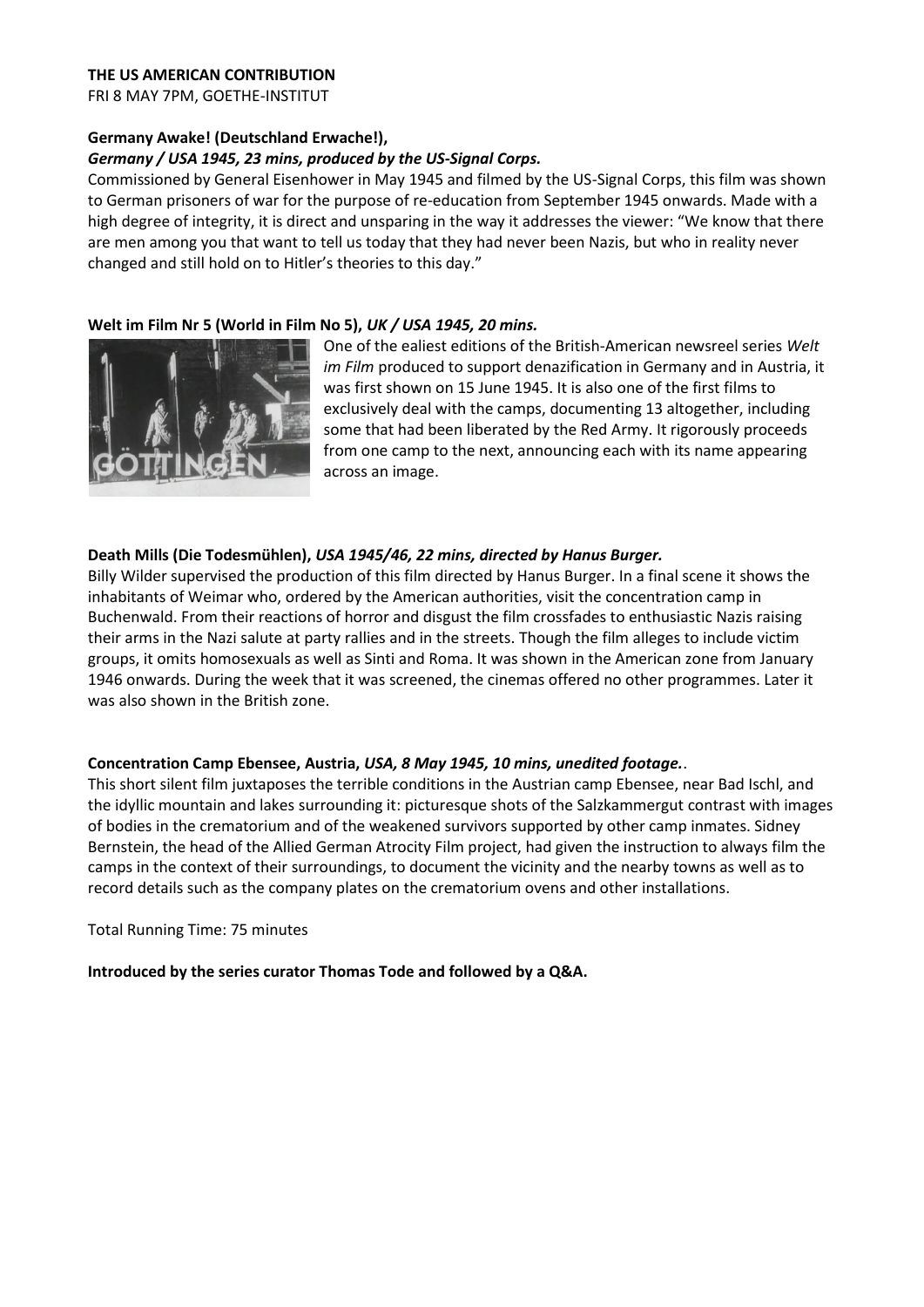# **Majdanek - Cmentarzysko Europy (Majdanek - The Cemetery of Europe),**  *Poland 1944, b/w, 35mm, ca. 21 mins, directed by Aleksander Ford and Jerzy Bossak.*



The Majdanek concentration camp, near Lublin, Eastern Poland, was already liberated in June 1944. This is the first film about a concentration camp to be jointly produced by Soviet and Polish filmmakers. As historian Jeremy Hicks has recently shown, the motifs in the film, such as family photos of relatives, are a "response" of sorts to the Nazi film *Im Wald von Katyn* (*In Katyn Forest*, Germany 1943, dir. Fritz Hippler), which, in the context of the propaganda war, had previously accused the Soviets of committing atrocities against Polish officers. (There is a Soviet and a

Polish version of this film, the latter mentioning the Katyn massacre.)

#### **Oswenzim (Auschwitz; Polish title: Oswiecim),**  *Soviet Union 1945, 21 mins, directed by Jelisaweta Swilowa.*

One of the most experienced editors in Russia at the time and the wife of Dziga Vertov, Jelisaweta Switlowa documented the notorious extermination camp which was liberated by the Soviet army in January 1945. The film clearly tries to treat the survivors as individuals and with respect: they are always introduced by their names and are shown wearing civilian clothes. The film includes particularly shocking images of twins who had been used for human experiments and are seen pulling up their sleeves in front of the camera to reveal their KZ indentification numbers. Because of its emotional power this scene has become canonized and has reappeared in many Holocaust films.

# **Todeslager Sachsenhausen (Death Camp Sachsenhausen)**

# *Germany / Soviet Union 1946, 35 mins, directed by Richard Brandt.*

Produced by a German team led by Richard Brandt for the Soviet Military Administration of the Soviet occupation zone, this is, strictly speaking, not a Soviet production. It had no equivalent in the western zones, where no films about the camps had been made by German filmmakers. While none of the Allied atrocity films had listed Germans among the victim groups, this includes Germans who had been active in the resistance against the Nazi regime. It thus contributes to making them part of the founding myth of the GDR.

Total running time: 77 minutes

**Introduced by Dr Jeremy Hicks, Dept. of Russian, Queen Mary, Univ. of London, and followed by a discussion also joined by Professor Rainer Schulze, Dept. of History, Univ. of Essex, and series curator Thomas Tode.**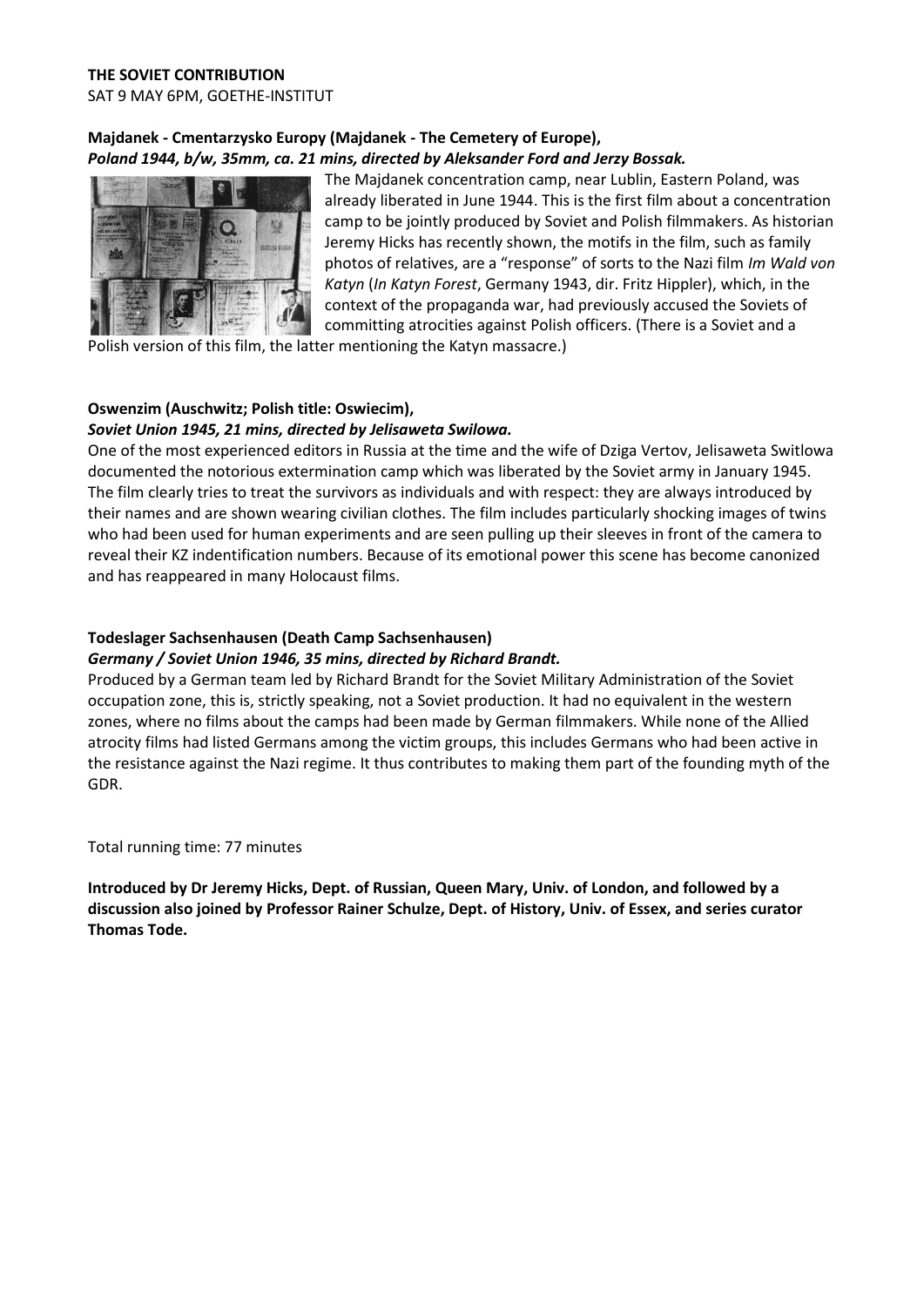# **THE BRITISH CONTRIBUTION**

THU 14 MAY 7PM, GOETHE-INSTITUT

#### **British Movietone News, No 830,** *UK 1945, excerpt: 6 mins.*



This six-minute excerpt from a newsreel of 30 April 1945 entitled "Atrocities - The Evidence" shows a a British delegation of ten members of Parliament visiting the concentration camp in Buchenwald. It includes footage and direct sound of the American congresswomman Clare Booth Luce addressing the camera and describing what she has seen in the camp. The film was immediately shown in cinemas of the occupied zone (even before *Welt im Film No 5*). In May 1945 the inhabitants of the "Village of Hate", Belsen, were asked to watch the 313 seconds of the

film voluntarily. When this did not happen, the British army ordered the whole population to gather on 30 May 1945. 4000 people, accompanied by soldiers, were walked through their town to watch this newsreel. Such enforced viewings only took place in individual cases.

#### **Belsen Camp Evidence Film,** *UK 1945, 20 mins.*

This film was screened during the Belsen Trial in Lüneburg on 20 September 1945. It is probably the first time in the western occupation zones that film images are used as evidence in a war crimes trial: "Colonel Blackhouse - With the permission of the Court, I propose next to show the film of the scenes which were found at Belsen. The film is in two parts, the first showing the general conditions and the second showing the S.S. and the conditions in more detail, together with the persons who were found there. The first part of the film is technically bad owing to the appalling weather conditions at the time it was taken." (War Crimes Trials - Vol. II The Belsen Trial. 'The Trial of Josef Kramer and Forty Four Others', [www.bergenbelsen.co.uk\)](http://www.bergenbelsen.co.uk)/)

#### **German Concentration Camp Factual Survey**  *UK 1945/2014, 72 mins, Directed and edited by Stewart McAllister and Peter Tanner.*



The footage of the liberation of Nazi concentration and death camps filmed by Allied cameramen was initially going to be used for a joint British-American film. But disagreement over the purpose, aesthetics, and effect of the planned 'atrocity film' led to the Americans abandoning the project on 9 July 1945. Stewart McAllister, perhaps the most talented British editor of his time, has to be regarded as the actual author of the film. Alfred Hitchcock, who is often associated with the film, briefly worked as its artistic supervisor. Only the strict structure of the film and

the use of animated maps can possibly be attributed to him. The editing of the film was completed in September 1945, but due to political reservations it was never circulated. The film was restored by IWM London (Imperial War Museums London) and first shown at the Berlinale in 2014.

#### Total Running Time: 96 minutes

**Introduced by Dr Toby Haggith, Senior Curator, Imperial War Museum, and director of the restoration Project, and followed by a Q & A, also joined by Professor Rainer Schulze, Univ. of Essex.**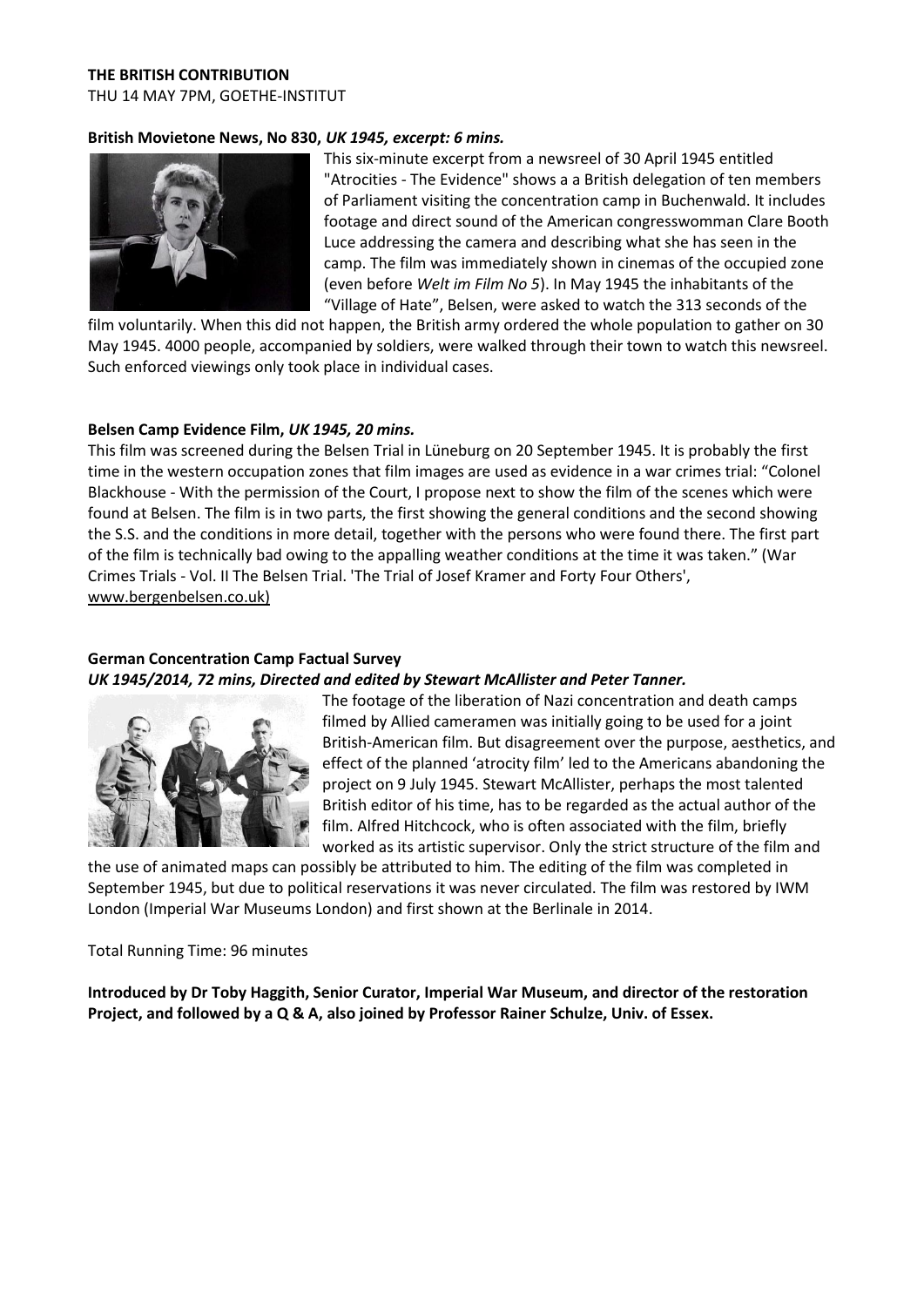# **THE 'OTHER', PERSONAL FILM ABOUT THE CAMPS I**

DATE TO BE CONFIRMED, GOETHE-INSTITUT

#### **Aufschub (Respite),** *Germany 2007, 37 mins, directed by Harun Farocki.*



Harun Farocki's film shows historical footage of the Dutch "transit camp Westerbork" from 1944: people working in the laundry and in the fields, dancing, getting onto trains and helping to close the doors. Farocki inserted intertitles and edited this footage to create counterpoints of reflection to question the images where they conceal something.

# **Falkenau the Impossible – Samuel Fuller Bears Witness**  *France / USA 1988, 52 mins, directed by Emil Weiss.*



In May 1945 the 1st Infantry division of the US Army, the "Big Red One", liberated a camp in the Bohemian town of Falkenau and found thousands of dead prisoners. It apparently was "Stalag 359 Falkenau", a prisoner of war camp run by the Wehrmacht. Samuel Fuller, the future Hollywood director, was among the GIs arriving at the camp. Ordered by his commanding officer, he filmed the liberation with his private 16mm camera. Emil Weiss took Fuller back to Falkenau in 1988 to recall his experiences on location. The original footage (ca. 21 minutes) was

integrated into his narration. He comments on the material in a remarkable way and offers a reflection on filmmaking in extreme situations. Weiss' film shows how such footage can be presented in a responsible and personal way.

Total Running Time: 89 minutes

**Introduction to be confirmed.**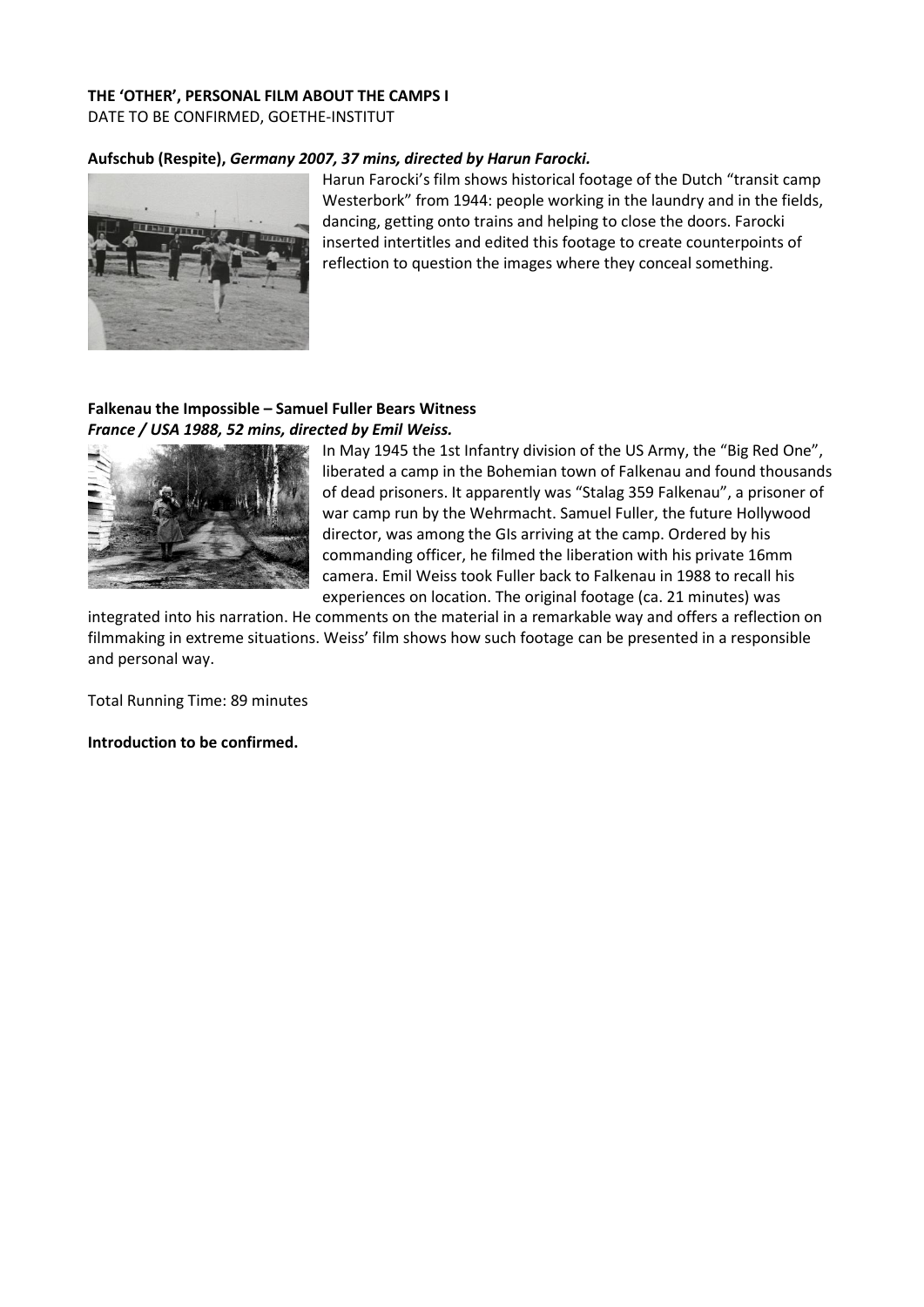# **THE 'OTHER', PERSONAL FILM ABOUT THE CAMPS II**

WED 3 JUNE 7PM, GOETHE-INSTITUT

# **Le Retour (The Return),** *France 1945/46, 36 mins, directed by Henri Cartier-Bresson***.**



"One of the most moving documents of human agony and joy to emerge from World War II", *Le Retour* follows the liberation and homeward journey of French prisoners from Nazi concentration camps from April to June 1945\*. From their disbelieving, sunken faces to the hospital recoveries and finally to their journey home by foot, truck, and plane, the camera captures their profound expressions of fear, anticipation and bliss. Confrontations at the border checks, the US airlift over France, and the tentative smiles on the men's faces as they arrive by train and watch for familiar faces are rendered unforgettably by Cartier-Bresson's adroit

camera. By concentrating on this single event, he has said more about the separation and destruction of war than hours of combat footage. "In the face of great catastrophe and human tragedy", says film historian Richard Barsam, "the artist is often mute; in reflection he finds that simplicity is the only technique by which to capture the magnitude of the events before him. Cartier-Bresson is such an artist". Circulating Film Library Catalog, The Museum of Modern Art, New York 1984 (\*The dates in the MoMa catalogue entry "August to October 1945" are incorrect. This synopsis states the correct dates.)

# **Reunion,** *USA 1946, 21 mins, directed by Peter F. Elgar.*

On the basis of Henri Cartier-Bresson's film *Le Retour*, Peter F. Elgar created this abbreviated American version with a new text and new sound for the purposes of the US Army Pictorial Service.

# **Sonst ist auch das Ende verdorben [Otherwise the end is also spoilt]** *Germany 1989, 18 mins, directed by Gerd Roscher and Barbara Kusenberg.*

The film is a collage about the end of the war in Hamburg and northern Germany compiled from amateur footage and archive material by the Film Unit of the 6th British Army. The film includes one of the few synch sound recordings of the voices of the victims: When arrested concentration camp guards walk by one hears the survivors shout at them in rage: "Genug Gefressen!" ("Gorged yourselves enough!"). Among the amateur footage there are scenes of the Nazi opponent and hobby filmmaker Johannes Wagner returning home on a bicycle, wearing prison clothes after spending years in a concentration camp, celebrating with his friends, drinking and dancing – the joy of one that got away.

Total Running Time: 73 minutes

**Introduced by the series curator Thomas Tode and followed by a Q&A with Thomas Tode and Sylvie Lindeperg, University of Paris 1 Panthéon Sorbonne.**